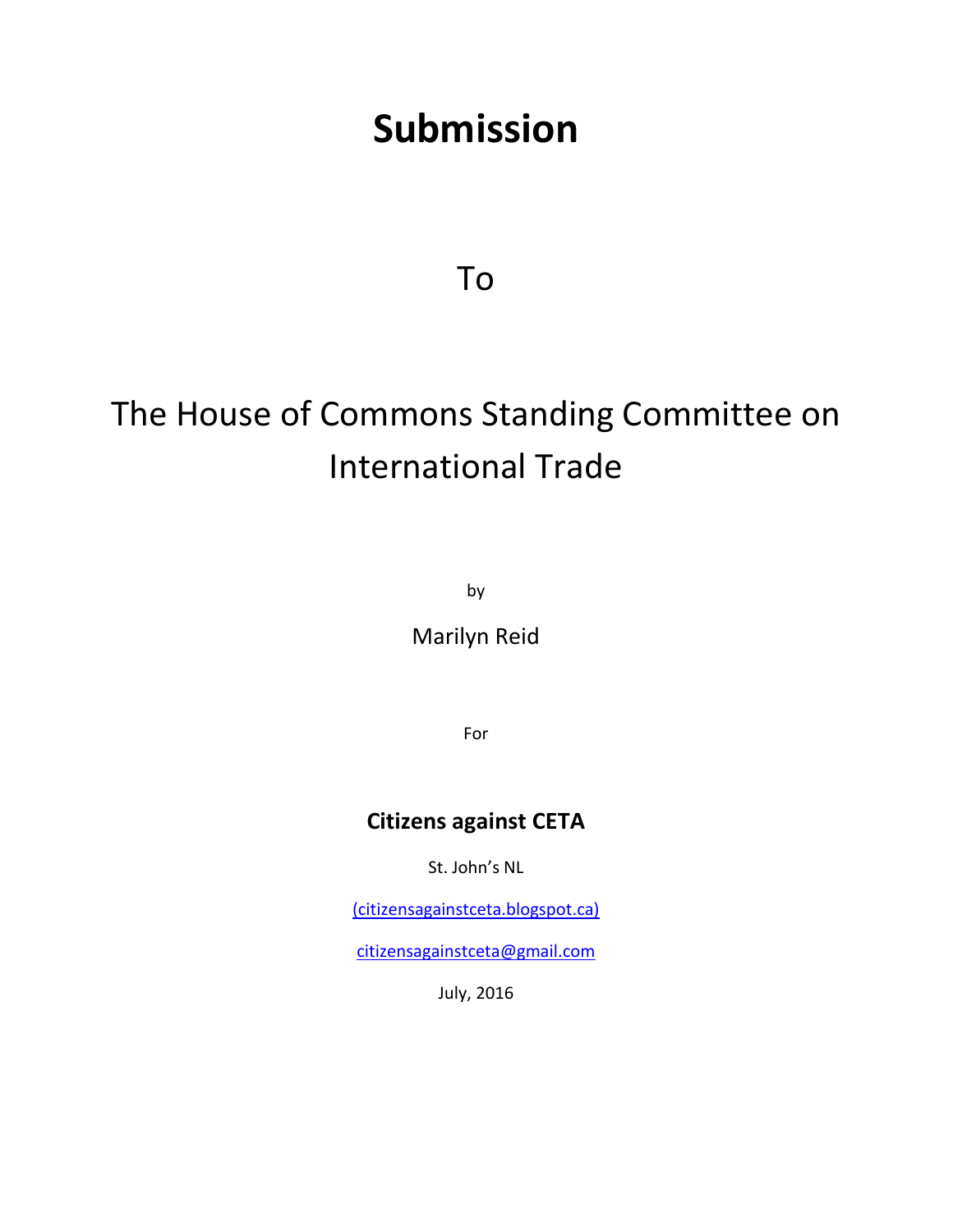First let me thank the Committee for the opportunity to submit this brief.

There are four concerns we would like to express. They relate to the impact of trade agreements like the TPP on our parliamentary democracy, our judicial sovereignty and the Canadian economy. Finally, we would like to address the inherent imbalance of the lobbying process.

### **1. The impact of the TPP and other trade agreements on democratic governance.**

It seems to us that there is an invisible elephant on the table in discussions about the merits of trade agreements that the Prime Minister, elected MPs and civil servants, particularly in the Department of International Trade, rarely acknowledge. That elephant is democratic governance.

Trade agreements like the TPP and CETA are a clever back door way of getting around one of our most important democratic principles. It's called the No-Fettering Rule.

"In Canadian law (based on the English common law) there is a democratic principle called the no-fettering rule that bars one elected government from making commitments to bind another.

 However, the principle does not exist in international law and an international agreement cannot be trumped by the laws of Canada." from **Sold Down the Yangtze** by Gus Van Harten, Osgood Hall Law School<sup>1</sup>

Thus, a government, driven by ideology or corporate interests, can surreptitiously use a trade agreement (which falls under international law) to fetter future governments for decades. That can happen through targeting highly specific policies for elimination (such as Minimum Processing Requirements in our province of Newfoundland or Labrador). But the fettering language can be more general, and therefore open to interpretations that government never intended. We've chosen to focus on just three of the many ways in which this type of fettering can take place.

**Regulatory Fettering:** Under trade agreements like NAFTA, the TPP and CETA, corporations are able to legally challenge the right of future governments to create and amend regulations. They can do this by claiming their "<u>legitimate expectations under the Fair and Equitable Treatment</u>"<sup>2</sup> clauses have been violated.

The most frequent targets of these legal challenges have been, and probably will continue to be, government attempts to protect the environment and manage our resources. However, the TPP is notable in that it goes beyond NAFTA in also making it [harder to regulate the financial sector.](https://www.policyalternatives.ca/sites/default/files/uploads/publications/National%20Office/2016/06/Foreign_Investor_Protections_TPP.pdf)<sup>3</sup> The reasons for the 2008 financial collapse have apparently been forgotten.

The most troubling aspect of regulatory fettering is invisible. For example, there is evidence that the mere corporate threat of an ISDS NAFTA lawsuit has caused government to modify or reconsider planned and needed new regulations.<sup>4</sup>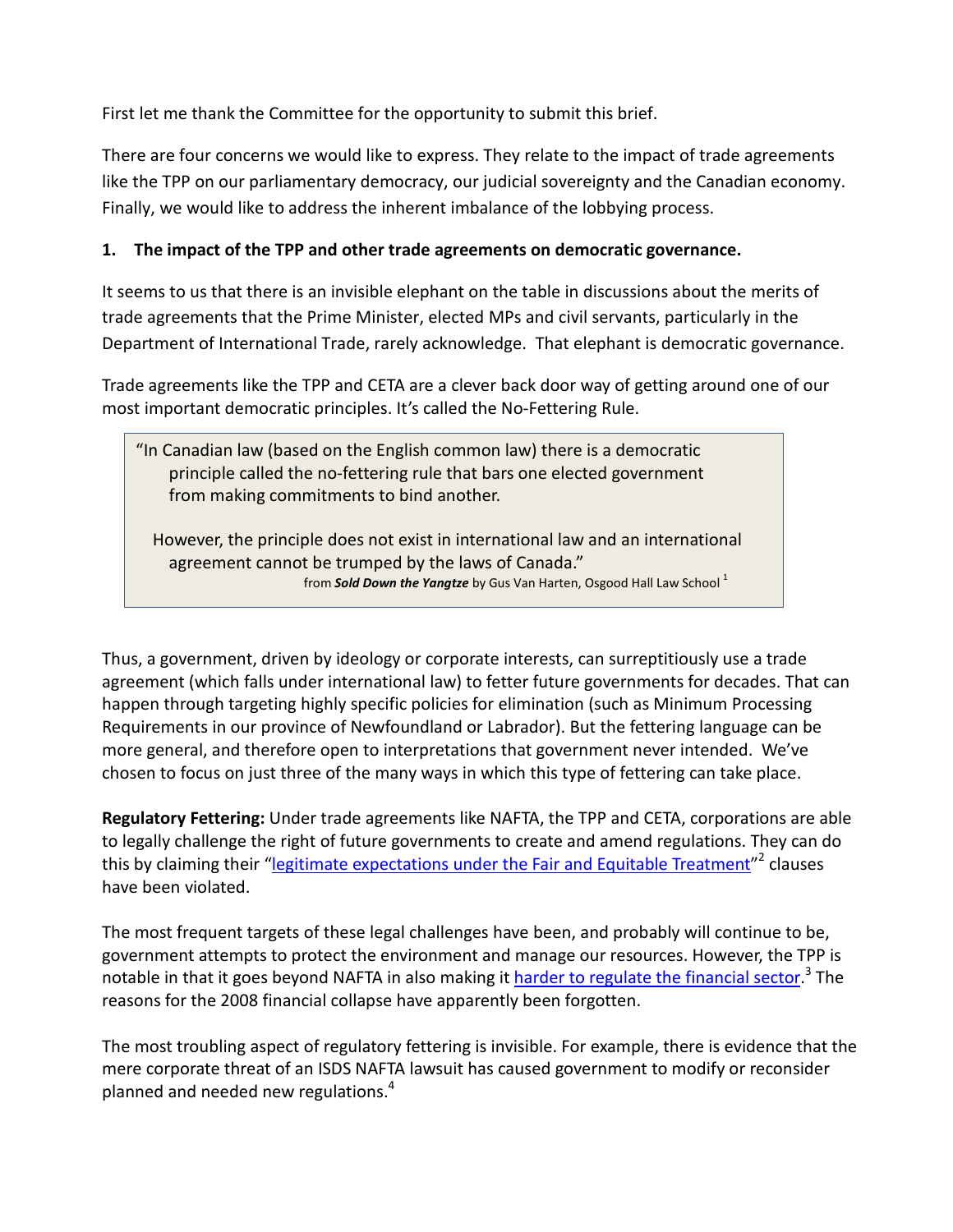**Fettering Public Services:** Both the TPP (at the federal level) and CETA (in sub-federal jurisdictions as well) use a ["negative list"](http://tradejustice.ca/ceta/ceta-and-services/)<sup>5</sup> approach to protect public services. That means that any attempt by future governments to introduce a public service that has not been already protected on the "negative lists" can be legally challenged by TPP or CETA investors. Furthermore, under the **Ratchet<sup>6</sup>** mechanism, if government decides to privatize a public service, that privatization becomes locked in. The service cannot be brought back into the public sector

What about Pharmacare? Under both [CETA](http://canadians.org/blog/ceta-costs-pharmacare-saves-which-did-harper-choose)<sup>7</sup> and the TPP<sup>8</sup> it will be very difficult for future governments to introduce a national "Pharmacare" program that will not have costly restrictions placed on it by the big pharmaceutical corporations.

Fettering Government Procurement: **50 municipalities<sup>9</sup>, including the largest in the country**, petitioned their provincial governments asking that public spending at the municipal level be excluded from CETA. Their argument was that the right of governments to use "Buy Local policies" to stimulate local economies should not be tampered with.

Government's response was, in essence, to side step the core issue of the fettering of government authority by simply raising the threshold beyond which CETA's procurement restrictions would kick in. We find it significant that, by contrast, TPP countries, chose to protect "Buy Local"<sup>10</sup> policies in sub-federal jurisdictions.

Are we exaggerating our claim that the TPP and CETA are a long-lasting assault on the traditional power of government? Not according to Nobel Prize winning economist, Joseph Stiglitz. He asserts that the intent of many TPP provisions is "to make it hard for governments to conduct their basic functions - protecting their citizens' health and safety, ensuring economic stability, and safeguarding [the environment."](http://yaleglobal.yale.edu/content/trans-pacific-free-trade-charade) <sup>11</sup> We would say Ditto for CETA.

### **2. The impact of the TPP and other trade agreements on Canada's judicial sovereignty**

What happens if a future government rebels and chooses not to be fettered by the TPP or CETA? Under the Investor State Dispute Settlement (ISDS) regime they can be sued by investing corporations in offshore tribunals. These tribunals can demand that governments pay huge (multibillion dollar) compensation to corporations.

These ISDS tribunals can also override Canadian courts and profoundly fetter future government actions.

A salient example is the [Exxon Mobil Murphy Oil lawsuit.](http://canadians.org/action/2012/CETA-resolution.html)<sup>12</sup> Three levels of Canadian courts rejected arguments made by US oil companies that a tribunal in Newfoundland and Labrador could not lawfully tighten requirements related to oil company research and development in the province. When the oil companies took the lawsuit to the NAFTA ISDS tribunal the tribunal chose to ignore the interpretation of the Canadian courts. Not only did the government have to pay generous compensation to the corporations. The tribunal ruled that Canada would continue to be liable as long as the restrictive regulations stayed in place.

Also, of notable significance is the current Eli Lilly NAFTA lawsuit $13/3$  against Canada. Eli Lilly is challenging decisions by Canada's federal courts to invalidate the company's patents for two drugs.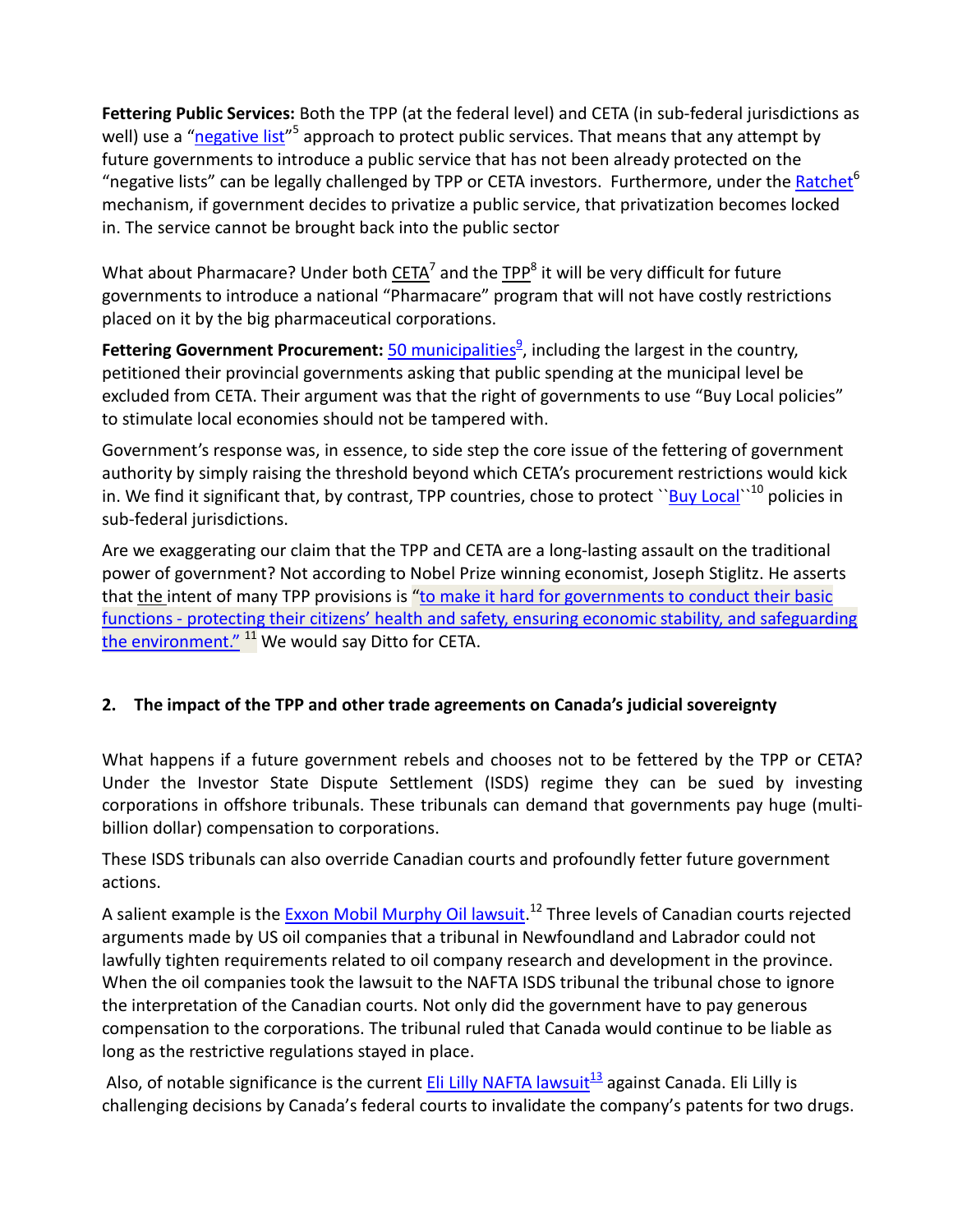Canadian courts had decided that Eli Lilly had presented insufficient evidence to show the drugs would deliver the promised long-term benefits. According to Ottawa University law professor, [Michael Geist,](http://www.michaelgeist.ca/2014/08/20-year-old-patent-application-end-canadas-biggest-trade-deal/) "If the pharmaceutical giant succeeds, it will have effectively found a mechanism to override the Supreme Court of Canada."<sup>14</sup>

Canada has been sued 39 times under NAFTA. That's more than any other developed country in the world. Expect an acceleration of ISDS lawsuits if the TPP is ratified. It may even be dramatic. That's because, at present, disputes over procurement contracts or public-private partnerships are typically resolved in Canadian courts. The TPP would allow multinational corporations who enter into contracts with the federal government (either to supply goods and services or to deliver or operate privatized services and infrastructure) to pursue ISDS lawsuits<sup>15</sup>. This is a very significant extension of the definition of what kind of investor is entitled to use the ISDS mechanism.

. The silence of our judiciary on the impact of the TPP and CETA stands in contrast to what's been happening elsewhere in the world. Even before this latest development was revealed, internationally there has been substantial and growing judicial and legal opposition to the ISDS regime. That includes:

The European Association of Judges $\frac{16}{2}$  (representing 44 judicial associations across Europe) The National Center for State Courts  $(US)^{17}$ New Zealand Jurists $\frac{18}{18}$ The largest German Magistrates Association<sup>19</sup> American Legal Scholars<sup>20</sup>

We applaud their stance. Our position is that Canada should be working to reform the ISDS obligations ceded under NAFTA, rather than signing trade agreements that will further fetter our court system through enlarged concessions to huge international corporations.

#### **3. The impact of the TPP and CETA on the Canadian economy**

Did you know that between 2001 and 2015:

- Exports to countries with which Canada does not presently have a free trade agreement (FTA) grew [six times as fast](http://www.progressive-economics.ca/2016/04/14/signing-trade-deals-is-not-synonymous-with-promoting-trade/) as to those with whom we do have an FTA?  $^{21}$
- Our imports from our trade agreement partners grew twice as fast as our exports to them.
- Canada's export performance since the turn of century has been the 2<sup>nd</sup> [worst o](http://www.progressive-economics.ca/2016/04/14/signing-trade-deals-is-not-synonymous-with-promoting-trade/)f any OECD country?<sup>22</sup>

In spite of these sobering statistics, economists and lobbyists from the powerful corporate think tanks continue to enthusiastically push for the ratification of the TPP and CETA. Canada has to participate, we're told, because so many other countries do. Our poor performance to date is rationalized by the claim that there is always a lag period while countries adjust to a different economic reality. If we are just patient, we are told, the benefits will eventually flow to Canadian businesses and Canadian workers.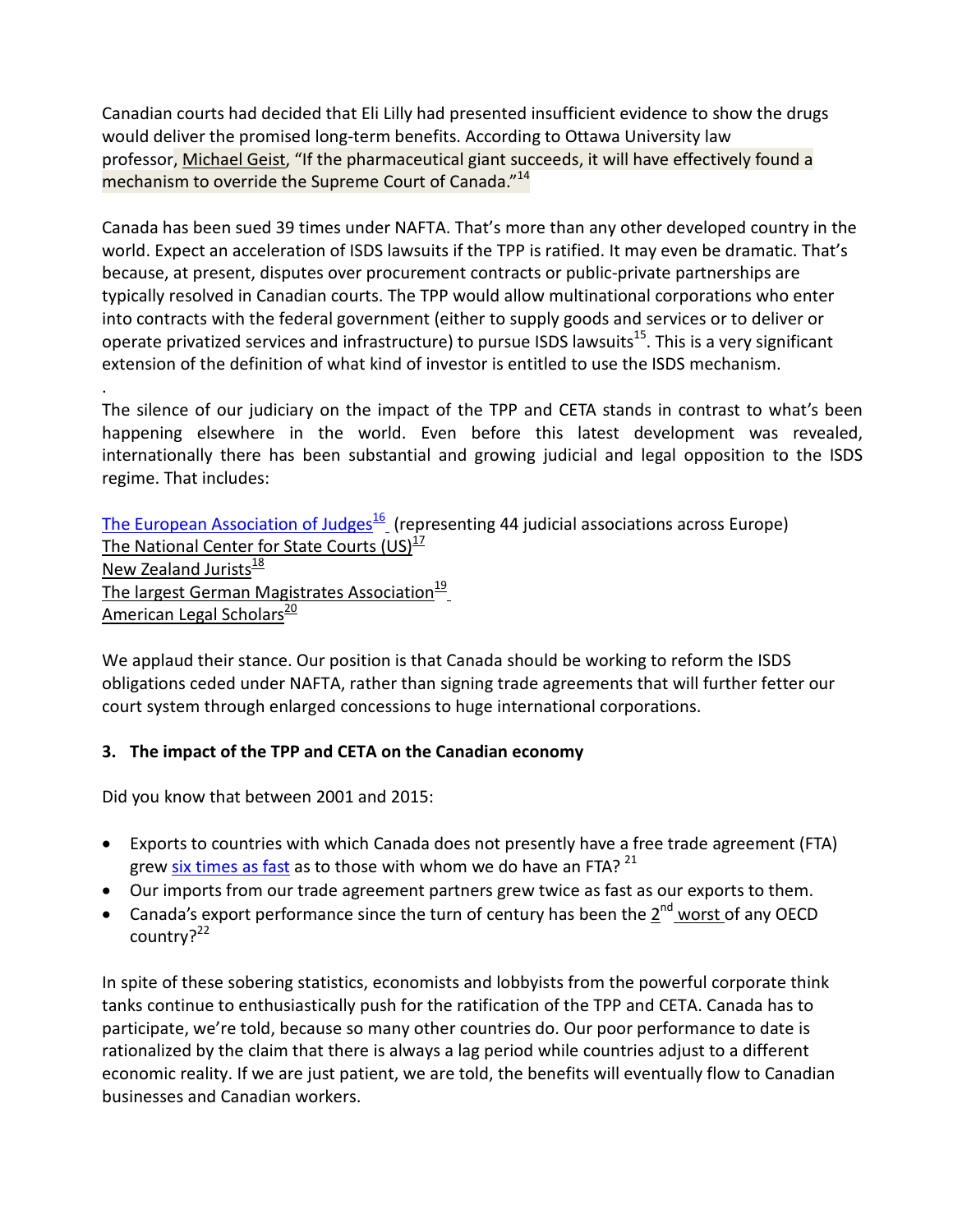In response to the argument that we have no choice but to participate, we would point out that there is [substantial and growing opposition to](http://www.globaljustice.org.uk/blog/2016/apr/29/how-ttip-and-ceta-got-little-bit-less-likely-last-week) NAFTA style trade agreements<sup>23</sup> in both the United States and the EU.

As for the claim that the benefits of free trade will come if we are patient, some well-respected research, as well as dissent from Canadian entrepreneurs, suggest exactly the opposite.

**Jobs:** According to a study out of Tufts University <sup>24</sup> which used the UN Global Policy Model, the TPP is going to increase inequality and cause job losses in all 12 participating countries. The model predicts highest per capita job losses in *Canada*.<sup>25</sup> CETA will also provoke job losses, particularly in manufacturing and processing sectors, according to a [2010 CCPA report.](https://www.policyalternatives.ca/publications/commentary/ceta-undermines-canada%E2%80%99s-ability-benefit-increased-international-trade)<sup>26</sup>

**Canadian Businesses:** A United Nations UNCTAD study<sup>27</sup> (Table 2, pg. 24) predicts a 26% drop in Canada's value-added exports as a consequence of the TPP. Particularly hard hit will be innovative industries.

"Once ratified, the (TPP) agreement will make our markets less free and less competitive, and it will particularly hurt innovation-based entrepreneurship." [Dan Breznitz,](http://www.theglobeandmail.com/report-on-business/rob-commentary/trans-pacific-partnership-is-a-wonderful-idea-for-china/article27939142/) Monk Chair of Innovative Studies, University of Toronto.<sup>28</sup>

Canadian business leaders who have spoken out against different aspects of the TPP include:

[Former co-CEO of Research in Motion Jim Balsillie,](http://www.theglobeandmail.com/report-on-business/rob-commentary/for-canadian-innovators-will-tpp-mean-protection-or-colonialism/article28462854/)<sup>29</sup> [Shopify](http://www.huffingtonpost.ca/2016/02/18/shopify-ceo-calls-on-federal-government-to-abandon-tax-plan-for-stock-options_n_9266156.html) [CEO Tobi Lutke,](http://www.huffingtonpost.ca/2016/02/18/shopify-ceo-calls-on-federal-government-to-abandon-tax-plan-for-stock-options_n_9266156.html) 30 CEO of Ford Canada, Dianne Craig $31$ [Canadian publisher Don LePan](http://donlepan.blogspot.ca/2015/10/copyright-tpp-and-canadian-election.html) [of Broadview Press,](http://donlepan.blogspot.ca/2015/10/copyright-tpp-and-canadian-election.html)<sup>32</sup> [The National Farmers](http://www.nfu.ca/issues/trans-pacific-partnership-tpp) Union which represents family farms $33$ 

As for the CETA agreement, the obligatory opening up of provincial and municipal procurement to corporations based in Europe is a one way concession. Canadian companies will find it very hard to penetrate the European market given both the linguistic and diverse regulatory challenges in place there.

**Foreign Direct Investment (FDI):** It seems to us that the big question with respect to FDI in Canada is not how much money will come into the country, but rather what it will be used for.

Measurement of FDI in Canada in the 16 years after the CUFTA and NAFTA were signed (1985-2001) showed that 96.6% of investments $34$  were used for the acquisition of existing businesses. Less than 3% was used for the introduction of new industries.

Does government really believe that FDI under the TPP and CETA is going to be used to start up new industries that will benefit our economy? Isn't it much more likely that the objective of international corporations is greater access (either through P3s or increased privatization) to that enormous cash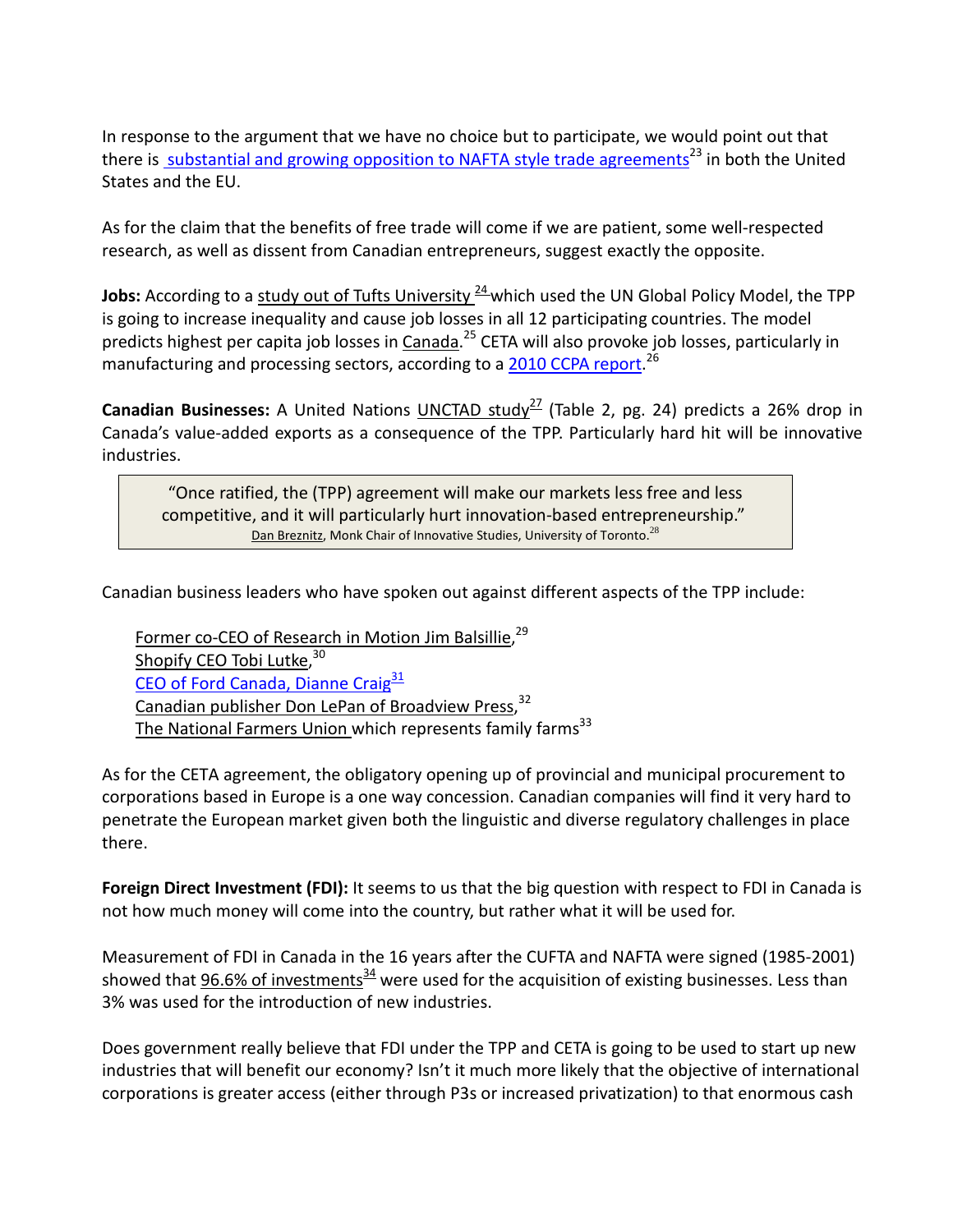cow, the delivery of public services? How does guaranteeing them that access through trade agreements benefit the Canadian economy?

#### **4. Lobbying: Which voices most influence government?**

According to Statistics Canada, international trade was the top lobbying topic<sup>35</sup> for Canada in 2015. While we were unable to find out just how much money is spent on lobbying governments in Canada, we are pretty sure that a miniscule fraction of the total amount spent comes from civil society groups.

Government will, no doubt, argue that civil society is already represented by the MPs we elect. However, it`s a very selective representation. MPs do an excellent job at responding to constituency issues but trade is not considered a constituency issue. How many MPs outside of the trade committee have been briefed in a comprehensive and unbiased manner on both the pros and cons of these trade agreements? How many have been encouraged to bring trade issues back to their constituents for discussion?

As for the promised public consultations on the TPP, they were, in our opinion, initially structured to avoid having to talk with the public. For a long time there was no schedule posted on the government website as to where and when public consultations would take place with the result that interested civil society groups either missed the "presentations" or were given less than 24 hours' [notice.](http://www.huffingtonpost.ca/sujata-dey/tpp-consultations_b_9550642.html)<sup>36</sup> That's since been corrected but only after civil society groups went public with their disappointment.

With respect to CETA, we would like to remind the Committee that civil society groups had minimal access to government during the excessively secretive CETA negotiations. This stood in stark contrast to the access corporate lobbyists $37$  were granted to negotiators. Thus, while presentations were accepted by the International Trade Committee early on in the negotiation process, civil society groups, unlike the corporate sector, were at the considerable disadvantage of having to rely on leaked and outdated material to make their case.

Civil society groups hoped and expected that that bias would be corrected with the election of a new government committed to more openness and reform. The decision not to hold public consultations or revisit CETA through the Parliamentary Committee profoundly surprised us. It`s hard not to conclude that government wants the general public to know as little about this trade agreement as possible.

#### **Our conclusions**

["The Liberal Party of Canada strongly supports free trade](https://www.liberal.ca/statement-by-liberal-party-of-canada-leader-justin-trudeau-on-the-trans-pacific-partnership/) **as this is how we open markets to Canadian goods and services, grow Canadian businesses, create good-paying jobs**, and provide choice and lower prices to Canadian consumers."<sup>38</sup>

Could it be that the political enthusiasm of our mainstream parties for free trade is based more on ideology than evidence? Studies analyzing or estimating past and future performance suggest that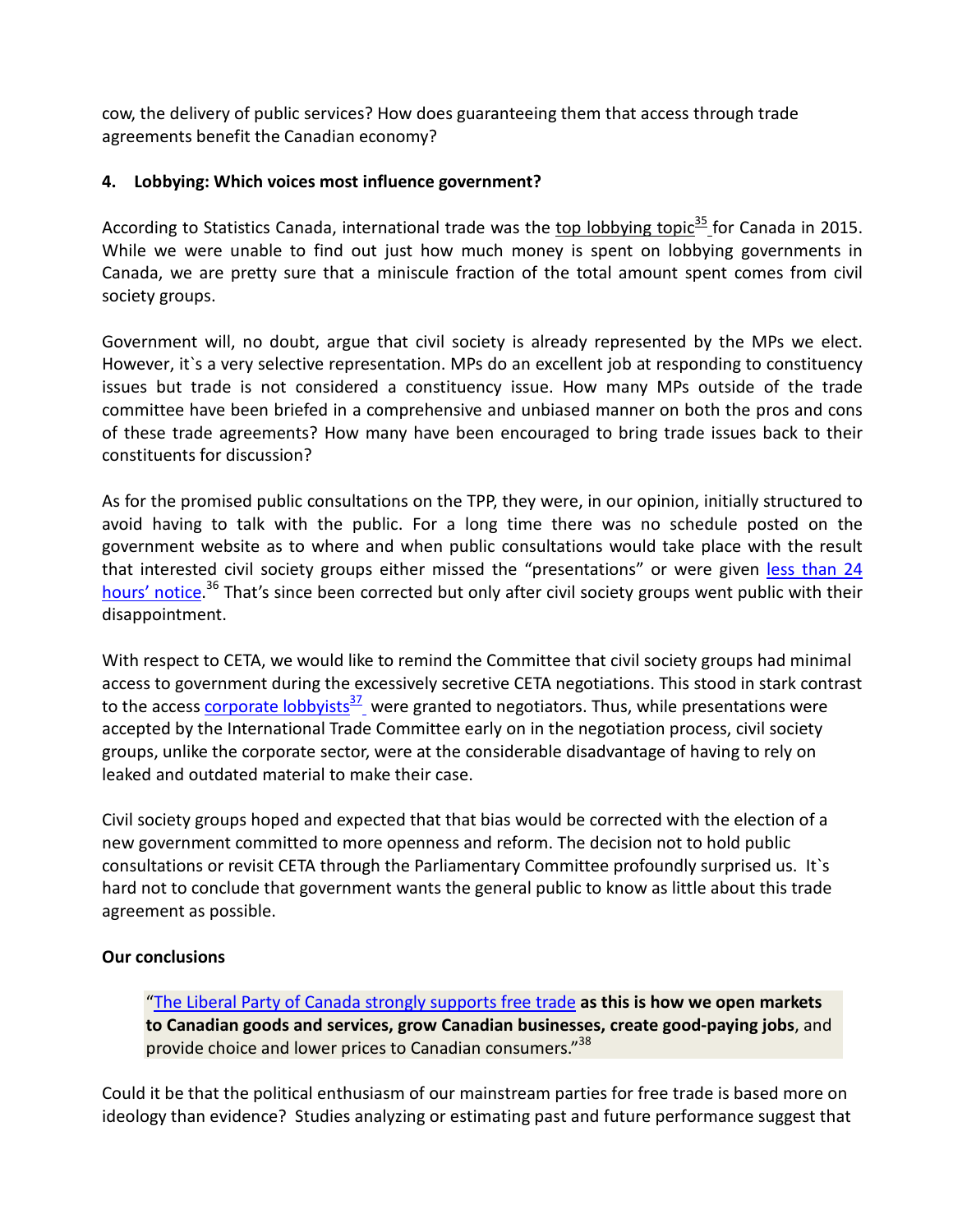the TPP will not open markets for our value added industries. Nor will it grow genuine Canadian businesses. And it will not create good paying jobs.

As for the CETA agreement, restrictions on the procurement of goods and services at the subfederal level represent an enormous concession to the giant corporations that have lobbied so heavily for this agreement. CETA also includes a "zombie clause" that will allow these corporations to continue suing government for up to 20 years even if a future government chooses to withdraw from the agreement.

We would like to end with three questions for the committee.

- 1. What possible justification could the Canadian government have for ratifying two trade agreements that will so significantly fetter the legislative and adjudicate power and authority of future governments?
- 2. Where is the positive economic evidence justifying the ratification of either the TPP or CETA?
- 3. Is it not time to reassess Canada's free trade policy?

Our group is aware of all the time and effort Committee members must put into reading briefs like our own. This is a huge responsibility.

We hope that, in diligently examining all the evidence, you will come to the conclusion, as we have, that the ratification of these trade agreements is not in Canada's best interest.

Marilyn Reid for Citizens against CETA

#### **Bibliography**

- 1. Van Harten, Gus. *Sold down the Yangtze*. 2015: p 27
- 2. Alvarez, José E. *Is the Trans-Pacific Partnership's Investment Chapter the New "Gold Standard"?* Institute for International Law and Justice. 2016[. https://wp.nyu.edu/megareg/wp-content/uploads/sites/3134/2016/03/Alvarez\\_IILJ-](https://wp.nyu.edu/megareg/wp-content/uploads/sites/3134/2016/03/Alvarez_IILJ-MegaReg_2016-3.pdf)[MegaReg\\_2016-3.pdf](https://wp.nyu.edu/megareg/wp-content/uploads/sites/3134/2016/03/Alvarez_IILJ-MegaReg_2016-3.pdf)
- 3. Van Harten, Gus and Scott, Dayna Nadine . *Investment Treaties and the Internal Vetting of Regulatory Proposals: A Case Study from Canada.* Journal of International Dispute Settlement, volume 7(1) (2016)
- 4. Van Harten, Gus. *Foreign investor protections in the Trans-Pacific Partnership* CCPA. 2016 [https://www.policyalternatives.ca/sites/default/files/uploads/publications/National%20Office/2016/06/Foreign\\_Inve](https://www.policyalternatives.ca/sites/default/files/uploads/publications/National%20Office/2016/06/Foreign_Investor_Protections_TPP.pdf) [stor\\_Protections\\_TPP.pdf](https://www.policyalternatives.ca/sites/default/files/uploads/publications/National%20Office/2016/06/Foreign_Investor_Protections_TPP.pdf)
- 5. Robinson, David. *CETA and Services* <http://tradejustice.ca/ceta/ceta-and-services/>
- 6. *Making Sense of the CETA* [https://www.policyalternatives.ca/sites/default/files/uploads/publications/National%20Office/2014/09/making\\_sens](https://www.policyalternatives.ca/sites/default/files/uploads/publications/National%20Office/2014/09/making_sense_of_the_ceta_PUBLICSERVICES.pdf) [e\\_of\\_the\\_ceta\\_PUBLICSERVICES.pdf](https://www.policyalternatives.ca/sites/default/files/uploads/publications/National%20Office/2014/09/making_sense_of_the_ceta_PUBLICSERVICES.pdf)
- 7. *CETA costs, Pharmacare saves; which did Harper choose?* Council of Canadians. 2015[. http://canadians.org/blog/ceta-costs](http://canadians.org/blog/ceta-costs-pharmacare-saves-which-did-harper-choose)[pharmacare-saves-which-did-harper-choose](http://canadians.org/blog/ceta-costs-pharmacare-saves-which-did-harper-choose)
- 8. Geist, Michael. *The trouble with the TPP, Day 33* [http://www.michaelgeist.ca/2016/02/the-trouble-with-the-tpp-day-33](http://www.michaelgeist.ca/2016/02/the-trouble-with-the-tpp-day-33-setting-the-rules-for-a-future-pharmacare-program/) [setting-the-rules-for-a-future-pharmacare-program/](http://www.michaelgeist.ca/2016/02/the-trouble-with-the-tpp-day-33-setting-the-rules-for-a-future-pharmacare-program/)
- 9. *Municipal Governments need a Say on CETA*, Council of Canadians[. http://canadians.org/action/2012/CETA-resolution.html](http://canadians.org/action/2012/CETA-resolution.html)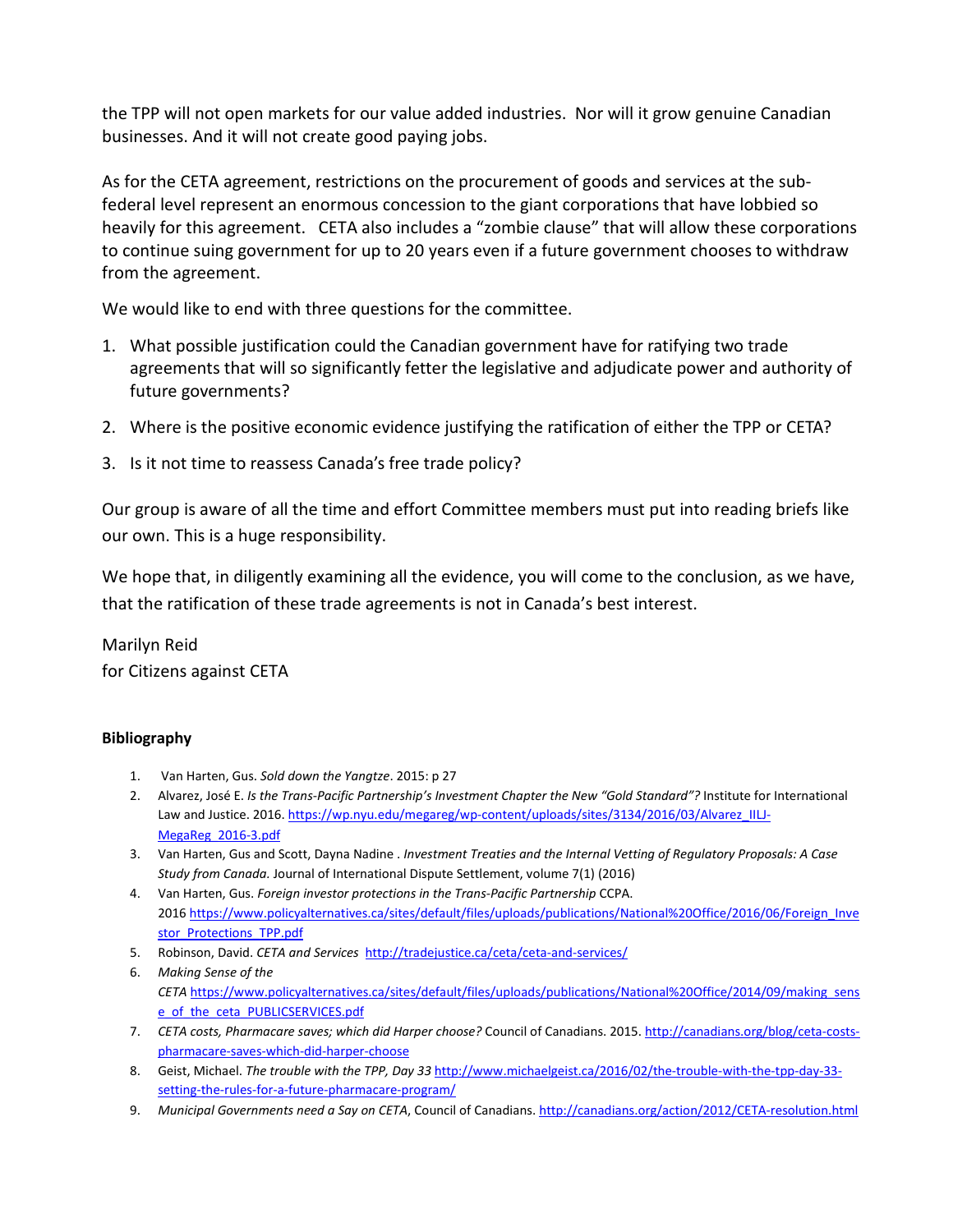- 10. *Buy American provisions maintained.* The Canadian Press, 2015. <http://www.cbc.ca/m/touch/politics/story/1.3257397>
- 11. *The Trans-Pacific Free-Trade Charade*. Yale Global Online 2016. [http://yaleglobal.yale.edu/content/trans-pacific-free](http://yaleglobal.yale.edu/content/trans-pacific-free-trade-charade)[trade-charade](http://yaleglobal.yale.edu/content/trans-pacific-free-trade-charade)
- 12. Van Harten, Gus, *Foreign Investor Protections in the Trans-Pacific Partnership.* 2016<http://canadians.org/action/2012/CETA-resolution.html>
- 13. Geist, Michael. *[How a 20 Year Old Patent Application Could Up-End Canada's Biggest Trade Deal.](http://www.michaelgeist.ca/2014/08/20-year-old-patent-application-end-canadas-biggest-trade-deal-2/)* 2016 <http://www.michaelgeist.ca/2014/08/20-year-old-patent-application-end-canadas-biggest-trade-deal-2/>
- 14. Ibid
- 15. Van Harten, Gus. *Foreign Investor Protections in the Trans-Pacific Partnership.* 2016, p 13.<http://canadians.org/action/2012/CETA-resolution.html>
- *16. Statement from the European Association of Judges (EAJ) on the Proposal from the European Commission on a new Investment Court System.* [https://www.yumpu.com/en/document/view/55126361/](https://www.yumpu.com/en/document/view/55126361/eaj-report-tipp-court-october)**eaj**-report-tipp-court-october
- 17. National Centre for State Courts. [http://www.ncsc.org/Services-and-Experts/Government-Relations/International/Free-](http://www.ncsc.org/Services-and-Experts/Government-Relations/International/Free-Trade-Agreements.aspx)Trade-[Agreements.aspx](http://www.ncsc.org/Services-and-Experts/Government-Relations/International/Free-Trade-Agreements.aspx)
- *18. Open Letter*.<https://tpplegal.wordpress.com/open-letter/>
- 19. *Opinion on the Establishment of Investment Tribunal in TTIP*. [http://bilaterals.org/?opinion-on-the-establishment-of](http://bilaterals.org/?opinion-on-the-establishment-of-an&lang=en)[an&lang=en](http://bilaterals.org/?opinion-on-the-establishment-of-an&lang=en)
- 20. Letter from American Legal Scholars, [http://www.afj.org/press-room/press-releases/more-than-100-legal-scholars-call-on](http://www.afj.org/press-room/press-releases/more-than-100-legal-scholars-call-on-congress-administration-to-protect-democracy-and-sovereignty-in-u-s-trade-deals)[congress-administration-to-protect-democracy-and-sovereignty-in-u-s-trade-deals](http://www.afj.org/press-room/press-releases/more-than-100-legal-scholars-call-on-congress-administration-to-protect-democracy-and-sovereignty-in-u-s-trade-deals)
- 21. Stanford, Jim. *Signing trade deals is not synonymous with promoting trade. Progressive Economics (2016)* <http://www.progressive-economics.ca/2016/04/14/signing-trade-deals-is-not-synonymous-with-promoting-trade/>
- 22. [Ibid](http://www.progressive-economics.ca/2016/04/14/signing-trade-deals-is-not-synonymous-with-promoting-trade/)
- 23. Dearden, Nick. *How TTIP and CETA got a little bit less likely last week.* <http://www.globaljustice.org.uk/blog/2016/apr/29/how-ttip-and-ceta-got-little-bit-less-likely-last-week>
- 24. Capaldo, Jeronim, Izurieta, Alex and Sundaram Jomo Kwame *Trading Down:Unemployment, Inequality and Other Risks of the Trans-Pacific Partnership Agreement.GDAE Working Paper 16-01* January 2016 [http://www.ase.tufts.edu/gdae/policy\\_research/tpp\\_simulations.html](http://www.ase.tufts.edu/gdae/policy_research/tpp_simulations.html)
- 25. Geist, Michael. *The Trouble with the TPP Day 50.* [http://www.michaelgeist.ca/2016/03/the-trouble-with-the-tpp-day-50](http://www.michaelgeist.ca/2016/03/the-trouble-with-the-tpp-day-50-the-case-against-ratifying-the-trans-pacific-partnership/) [the-case-against-ratifying-the-trans-pacific-partnership/](http://www.michaelgeist.ca/2016/03/the-trouble-with-the-tpp-day-50-the-case-against-ratifying-the-trans-pacific-partnership/)
- 26. Jacobs, John and Culpepper, Roy. *CETA undermines Canada's ability to benefit from increased international trade.* [https://www.policyalternatives.ca/publications/commentary/ceta-undermines-canada%E2%80%99s-ability-benefit](https://www.policyalternatives.ca/publications/commentary/ceta-undermines-canada%E2%80%99s-ability-benefit-increased-international-trade)[increased-international-trade](https://www.policyalternatives.ca/publications/commentary/ceta-undermines-canada%E2%80%99s-ability-benefit-increased-international-trade)
- 27. Rashmi Banga. *Trans-Pacific Partnership Agreement (TPPA): Implications for Malaysia's Domestic Value-Added Trade* [http://unctad.org/en/PublicationsLibrary/ecidc2014misc1\\_bp12.pdf](http://unctad.org/en/PublicationsLibrary/ecidc2014misc1_bp12.pdf)
- 28. Breznitz, Dan . *Trans-Pacific Partnership is a wonderful idea –for China.* http://www.theglobeandmail.com/report-onbusiness/rob-commentary/trans-pacific-partnership-is-a-wonderful-idea-for-china/article27939142/
- 29. Balsillie, Jim. *For Canadian innovators, will TPP mean protection – or colonialism?* Globe and Mail 2016[, http://www.theglobeandmail.com/report-on-business/rob-commentary/for-canadian-innovators-will-tpp-mean](http://www.theglobeandmail.com/report-on-business/rob-commentary/for-canadian-innovators-will-tpp-mean-protection-or-colonialism/article28462854/)[protection-or-colonialism/article28462854/](http://www.theglobeandmail.com/report-on-business/rob-commentary/for-canadian-innovators-will-tpp-mean-protection-or-colonialism/article28462854/)
- 30. Lutke, Toby. *Shopify toby Lutke criticizes TPP.* [http://www.huffingtonpost.ca/2016/02/18/shopify-ceo-calls-on-federal](http://www.huffingtonpost.ca/2016/02/18/shopify-ceo-calls-on-federal-government-to-abandon-tax-plan-for-stock-options_n_9266156.html)[government-to-abandon-tax-plan-for-stock-options\\_n\\_9266156.html](http://www.huffingtonpost.ca/2016/02/18/shopify-ceo-calls-on-federal-government-to-abandon-tax-plan-for-stock-options_n_9266156.html)
- 31. Keenan, Gred. *TPP is bad deal for the auto sector.* The Globe and Mail. [http://www.theglobeandmail.com/report-on](http://www.theglobeandmail.com/report-on-business/international-business/trans-pacific-partnership-deal-bad-for-auto-sector-ford-canada-head-says/article26968929/)[business/international-business/trans-pacific-partnership-deal-bad-for-auto-sector-ford-canada-head](http://www.theglobeandmail.com/report-on-business/international-business/trans-pacific-partnership-deal-bad-for-auto-sector-ford-canada-head-says/article26968929/)[says/article26968929/](http://www.theglobeandmail.com/report-on-business/international-business/trans-pacific-partnership-deal-bad-for-auto-sector-ford-canada-head-says/article26968929/)
- 32. Lepan, Don. *Copyrite, the TPP and Canadian Election***.** [http://donlepan.blogspot.ca/2015/10/copyright-tpp-and-canadian](http://donlepan.blogspot.ca/2015/10/copyright-tpp-and-canadian-election.html)[election.html](http://donlepan.blogspot.ca/2015/10/copyright-tpp-and-canadian-election.html)
- 33. Trans Pacific Partnership, an agreement to benefit multinational corporations. [http://www.nfu.ca/issues/trans-pacific](http://www.nfu.ca/issues/trans-pacific-partnership-tpp)[partnership-tpp](http://www.nfu.ca/issues/trans-pacific-partnership-tpp)
- 34. *FTAA negotiators should heed lessons from NAFTA.* CCPA (2003[\) https://www.policyalternatives.ca/newsroom/news](https://www.policyalternatives.ca/newsroom/news-releases/ftaa-trade-negotiators-should-heed-lessons-nafta)[releases/ftaa-trade-negotiators-should-heed-lessons-nafta](https://www.policyalternatives.ca/newsroom/news-releases/ftaa-trade-negotiators-should-heed-lessons-nafta)
- 35. *Bad Medicine, Part 2.* <http://canadians.org/blog/bad-medicine-pt-2>